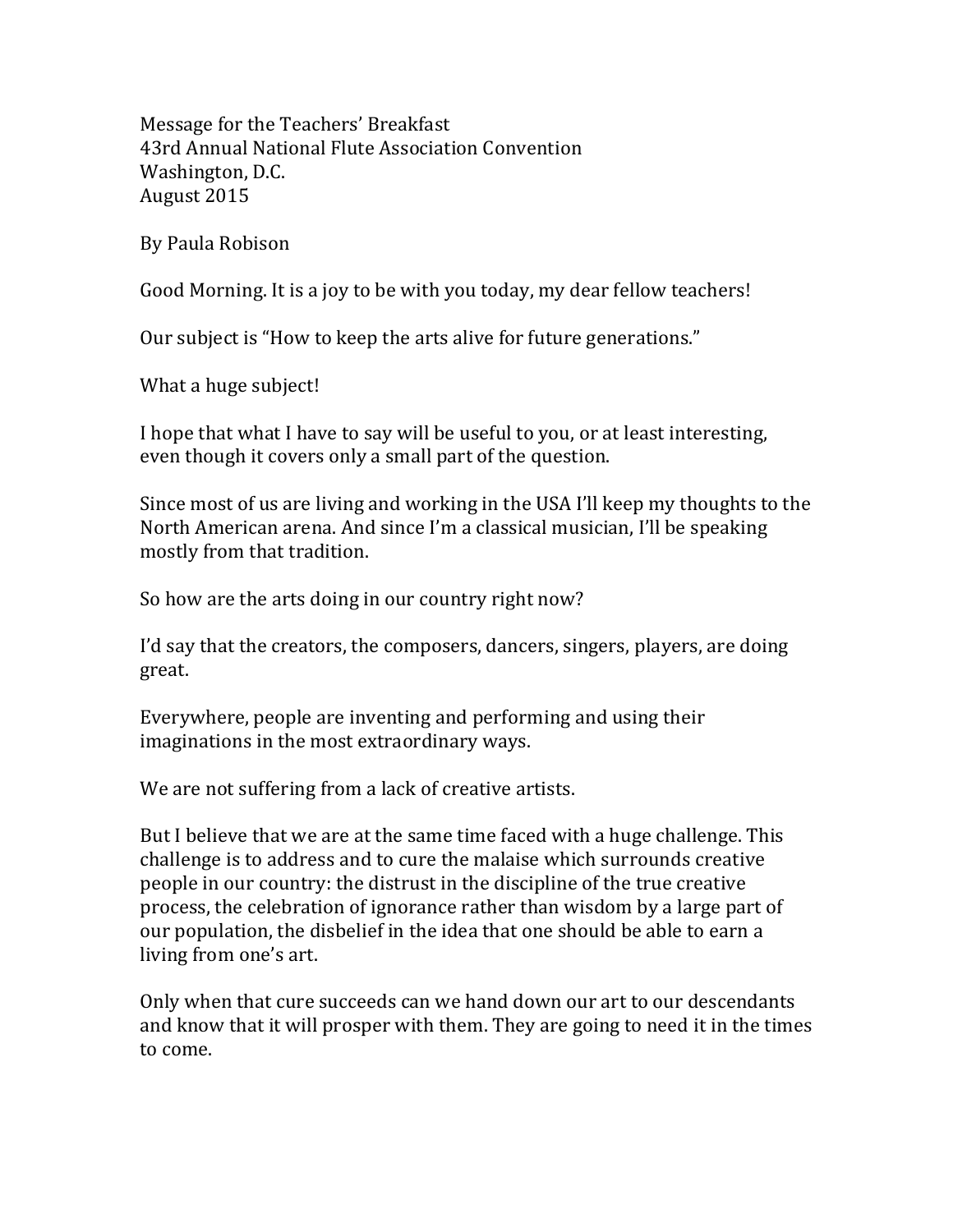Art does have a way of surviving almost anything. Art is eternal. Art goes beyond what we experience every day and takes us to a place where we can be more than ourselves. Out of the worst, most devastating scenes, Art can emerge and seek expression. Art brings us a comfort like no other. Art has the power to change us forever. Art ties us to our origins and to our future at the same time.

Art connects the entire human experience.

We cannot live without Art, so we must preserve it.

I can't give you any large-scale political or social formulas. I wish I could. I can only investigate with you our individual gestures of commitment.

To understand where we are now, let's go back a bit in history. It's useful to remember that in the 17th and 18th centuries, Europe was a melting pot of countless cultures and musical forms, just like the USA is now. North Africa, the Middle East, Turkey, Asia, and their art influenced the music which was being composed and danced to in court and at home. There was active interchange with folk dance and folk song. A crazy quilt of styles flourished. Music was for use. Daily use. Everyone played at home: rich and poor alike. Everyone danced. It was not a spectator sport. Everyone participated.

This was the source of the music and dance which was brought to our shores during hundreds of years of exploration and then immigration: a living, breathing art. If we add our Native American customs and the overwhelming African contribution, and add the voices of the many other peoples who set their dancing feet on our soil, we get a pretty good idea of the nourishing springs of American musical culture.

During the 19th century, we started to develop a true American voice in music, a voice which combined the traditions we saw and heard all around us. Defining American music has always been a challenge; we are such a diverse nation that it's almost impossible, but the important thing to remember is that music itself was valued in earlier days, considered something to be taught and experienced as part of daily life.

Almost every family had a piano, and gathered around it to sing. Sheet music was treasured. Italian families spent their last pennies to go to the opera. German Jewish families organized chamber music series. Czech families played their violins, even out on the Nebraska prairie. Everyone sang hymns. Scottish steel barons built concert halls. Their wives formed women's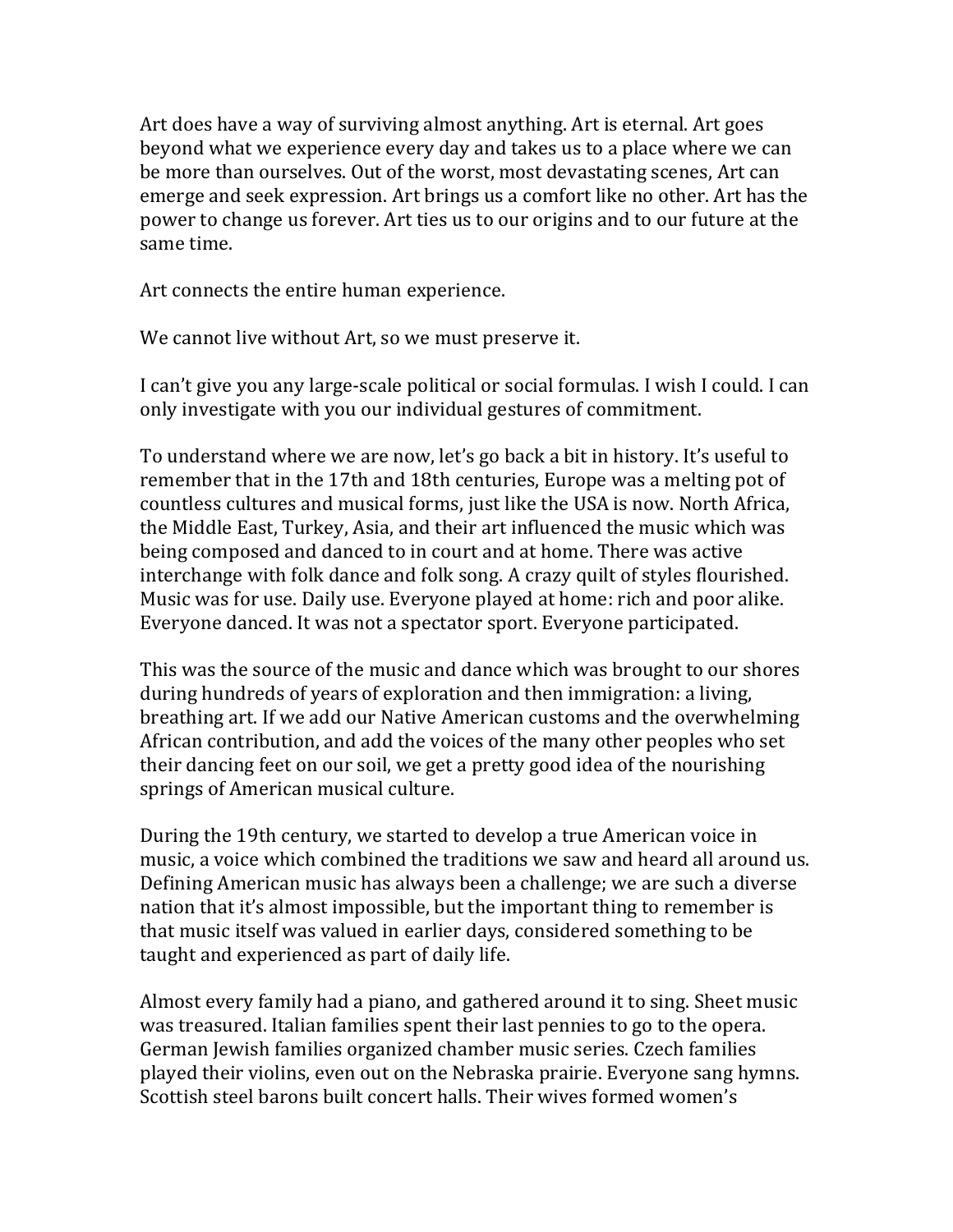committees to keep the orchestras solvent and to attract and educate new audiences.

The tradition of concert-going was established here during that era, with the classic image of great performing artists on stage and audiences who knew and understood the music listening attentively and then going home to practice it themselves. Far-seeing teachers went out into the schools and fought to make a home for music there.

It seemed that these traditions were valued and that they would last forever. At least it seemed so to me, as a young artist in the 1960s. We were riding a great wave. I remember being told by a distinguished European: "The future is yours in America. Our Europe is tired and old. You in America are young, with concert halls, audiences, great young composers and performers…the future is yours."

I thought this sounded wonderful, and I believed my European friend. It did go as he predicted for a while, during most of my early career, and then suddenly, as we worked our way towards the 21st century here in the U.S., something became askew, something was falling away at the center.

What had happened? Some kind of power cord was cut. America had started to turn its back on classical music. Serialism had exhausted even the most loyal concert-goer. The new multi-purpose concert halls were too big and, with less government support, they needed to be filled by ticket sales, so a sense of adventure disappeared and the same box office stars appeared again and again.

We heard the expression "music written by dead European white males." Suddenly the Internet appeared and kept the public in their own houses; and without the excitement of live performance, a central part of the power of classical music disappeared. Women had joined the work force and so the women's committees vanished and along with them the audiences they had educated and trained. Even when the minimalists brought back tonality it was not enough to seduce a new audience.

Things *have* changed. We need to find something to fill up that center again. We must go back to the source and remember. We must find our listeners again. Our intelligent listeners.

We are now in one of the most creative eras in American history. But our artists cannot exist in a vacuum. A particular substance in the atmosphere is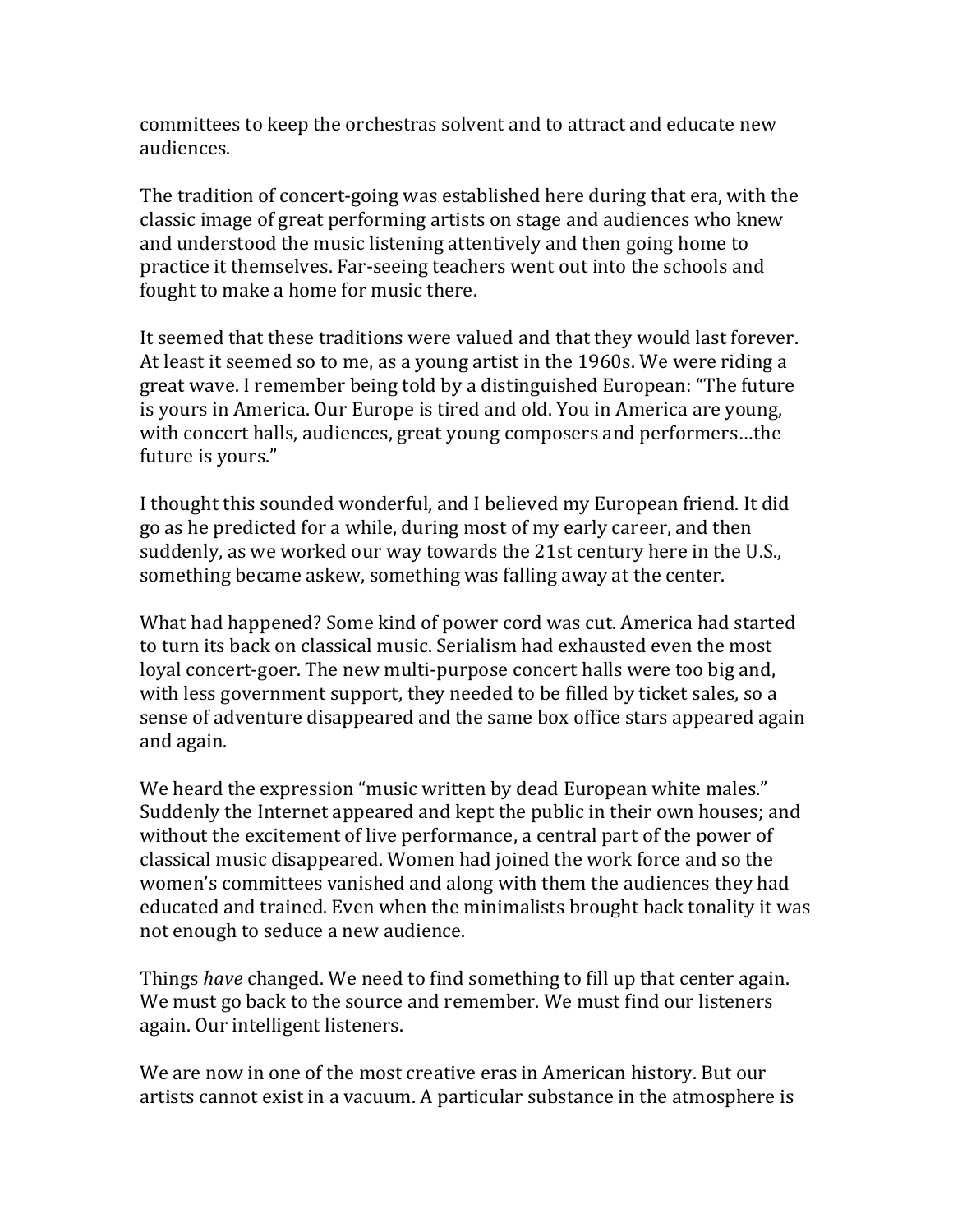crucial to their survival. I call it "recognition," not in the sense of fame and fortune, but in the sense of the life-filled bond between artist and listener. Recognition implies a responsibility on the part of the listener to be inside the process of the creative act. The listener is not passive, but active.

Think about our forebears here who brought their dances with them: the Poles and their mazurkas, for instance, who filled Carnegie Hall for a performance by Arthur Rubenstein; the Viennese who wept to hear Schumann and thought of their cafes at home, or remembered the brook by their town as they listened to Schubert or Beethoven; the Italians who knew every bar of Verdi and laughed at the operatic paraphrases for flute and piano…they "recognized" those sounds, those ideas.

And here we are now, in 21st- century America. We are speeding up and dumbing down at the same time. We don't have time to absorb, to contemplate. True education—reading the classics, studying history, learning more than one language, learning more than testing rituals, learning how to think independently, learning respect for teachers and elders—is becoming rare. The Internet makes everything accessible, encouraging a kind of rude, passive-aggressive behavior born of loneliness.

We are phasing out penmanship and cursive writing in our schools: cursive, which brings an artfulness to ordinary handwriting (and takes more time). We can't spell anymore. And what about use of the curvaceous apostrophe? Abuse and misuse everywhere! We forget that grammar is a craft which enables art. We are also losing the delight of memorization: of rhetoric and of Shakespeare, a common process in the humblest of schools in the 19th century.

We are not taking time to sit quietly with a book.

We don't go outside and sit by a brook.

We are losing our "recognition."

## *The Merchant of Venice***, by William Shakespeare Act 5 Scene I; Jessica and Lorenzo**

How sweet the moonlight sleeps upon this bank! Here will we sit and let the sounds of music Creep in our ears. Soft stillness and the night Become the touches of sweet harmony. Sit, Jessica. Look how the floor of heaven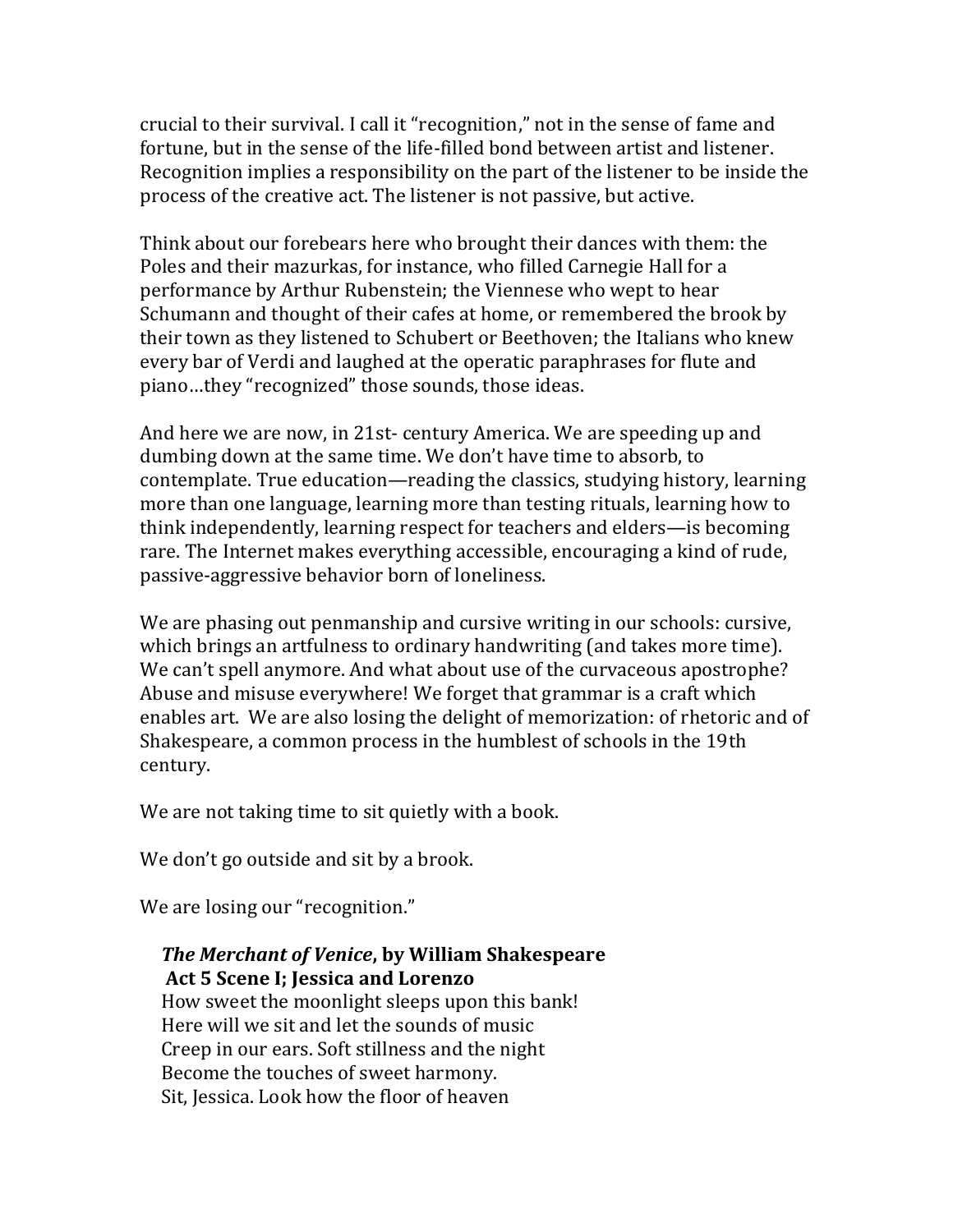Is thick inlaid with patens of bright gold. There's not the smallest orb which thou behold'st But in his motion like an angel sings, Still choiring to the young-eyed cherubins. Such harmony is in immortal souls, But whilst this muddy vesture of decay Doth grossly close it in, we cannot hear it.

It takes tremendous courage to be an artist. The land of "What if?" is the land where artists live. A tree can be blue, a face green. A fountain can sob. A moonbeam can become wine. Soft stillness can become sweet harmony. And no work of art is ever really completed, but always in progress. "There is no satisfaction whatsoever, at any time," said Martha Graham. There is always the "What if?"

An artist has a chronic ache, a wistfulness which propels him to try and describe the cosmos and his own suspension in it. With great art, a lilting phrase can suddenly cut to the bone: a listener is in tears and doesn't know why; a voice way down inside brings back a "What if?" and makes the lilt into a fragment of eternity. This happened whenever the great bass-baritone Paul Robeson sang "Deep River."

Or a painting of Mary and her baby suddenly speaks for all mothers, and the observer notices the foreboding on Mary's face: how does she know? (I speak of a small pre-Renaissance painting by Pietro Lorenzetti in the lower floor of the Cathedral of St Francis of Assisi.) What if? What if Lorenzetti had painted a Madonna solely to inspire reverence and the life of the spirit? That was his job. That's a great job. He was a great craftsman and could do that. But he went beyond. "What if I were to indicate that she knew she would see her son crucified?" he may have thought. Luckily, his patron did not ask him to change the image. It is a shocking one. Check it out.

Similarly, J.S. Bach, the craftsman for God, wrote the "Aus Liebe" from the *St. Matthew Passion* as an intimate spiritual revelation. But it is huge—great art—and applies to each one of us. "What if?" "What if My Saviour is willing to die for Love?" sings the soprano in wonderment. And the composer may have said earlier to himself, "What if I use only two English horns, one flute, and high voice? Would that tessitura take us to the place of amazement and realization?" and he had the courage to do that. It was his faith that enabled him, yes, but also his voice as an artist, that voice which pushed him across the boundaries and broke forth, unstoppable.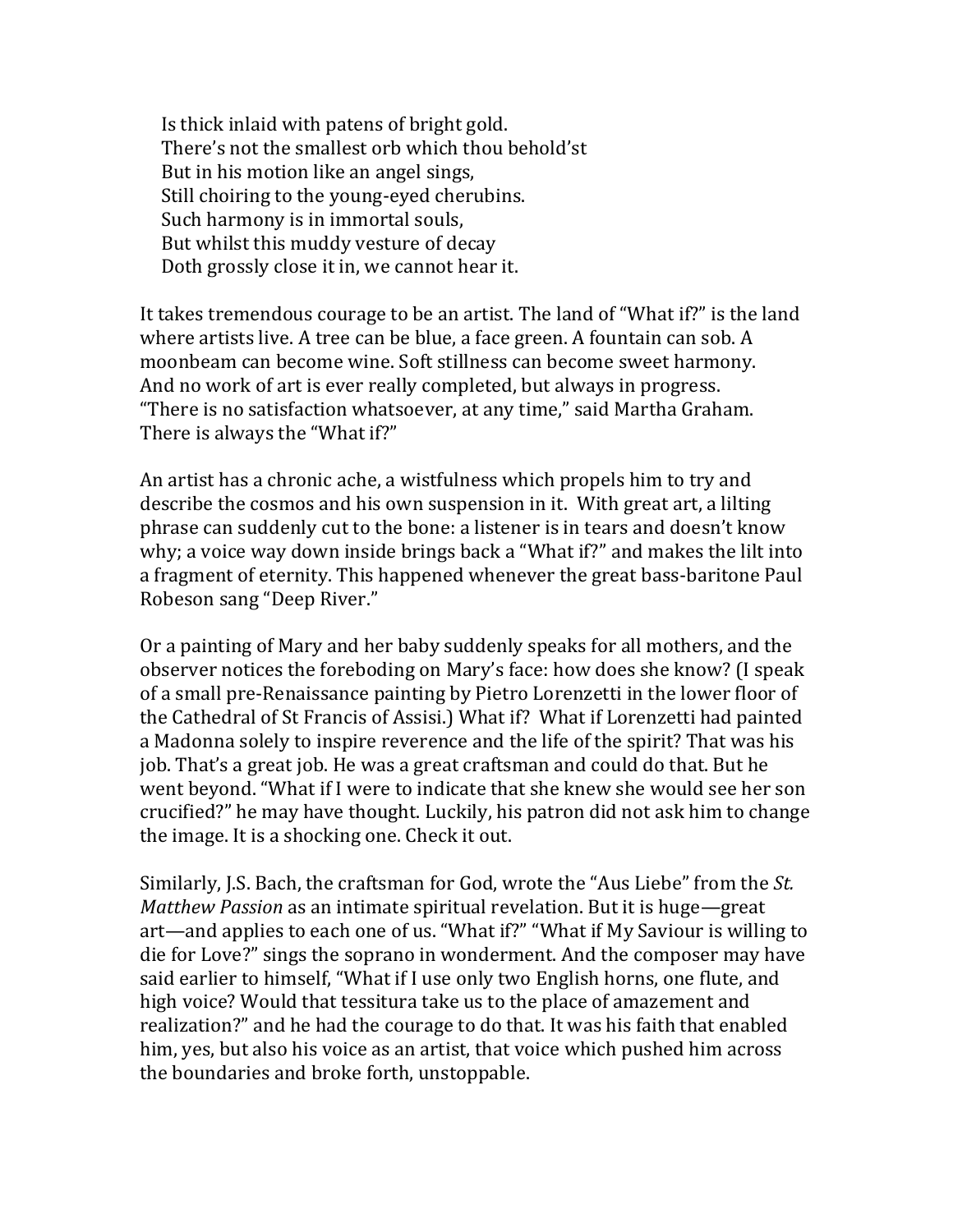That push is the passion, the mark, the brand of an artist.

Art is not entertainment. Entertainment diverts us, amuses us, makes us laugh or cry, but it does not change us. We remain the same person. It is of the moment. But Art changes us. That is not always a comfortable feeling. And it may be deeply disturbing. But it makes us more fully human, and therefore is essential for our survival. Art is not a luxury, but a necessity. We *must* pass it on to future generations.

Now is the time to train a new, young audience to be able to sit and let the sounds of music creep in their ears, to have the courage to be a participant as well as to accept the gifts of the art they are hearing. They are there, those listeners; they are waiting for us, and they need us.

Our world is changing, yes, but I put forth that it is terribly important to go back, without embarrassment or scorn, to the source, to the spring, to find the illimitable joy of the eternal in great art, to cultivate "recognition" and "what if" in our young people, and to become better listeners ourselves.

Each one of us must make the decision to preserve the art we love, to defend it and to remember its gifts with thanksgiving.

It's up to us, teachers!

I'd like to conclude with one of my favorite poems.

## By [Stephen Spender](http://www.poetryfoundation.org/bio/stephen-spender)

I think continually of those who were truly great. Who, from the womb, remembered the soul's history Through corridors of light, where the hours are suns, Endless and singing. Whose lovely ambition Was that their lips, still touched with fire, Should tell of the Spirit, clothed from head to foot in song. And who hoarded from the Spring branches The desires falling across their bodies like blossoms.

What is precious, is never to forget The essential delight of the blood drawn from ageless springs Breaking through rocks in worlds before our earth. Never to deny its pleasure in the morning simple light Nor its grave evening demand for love.